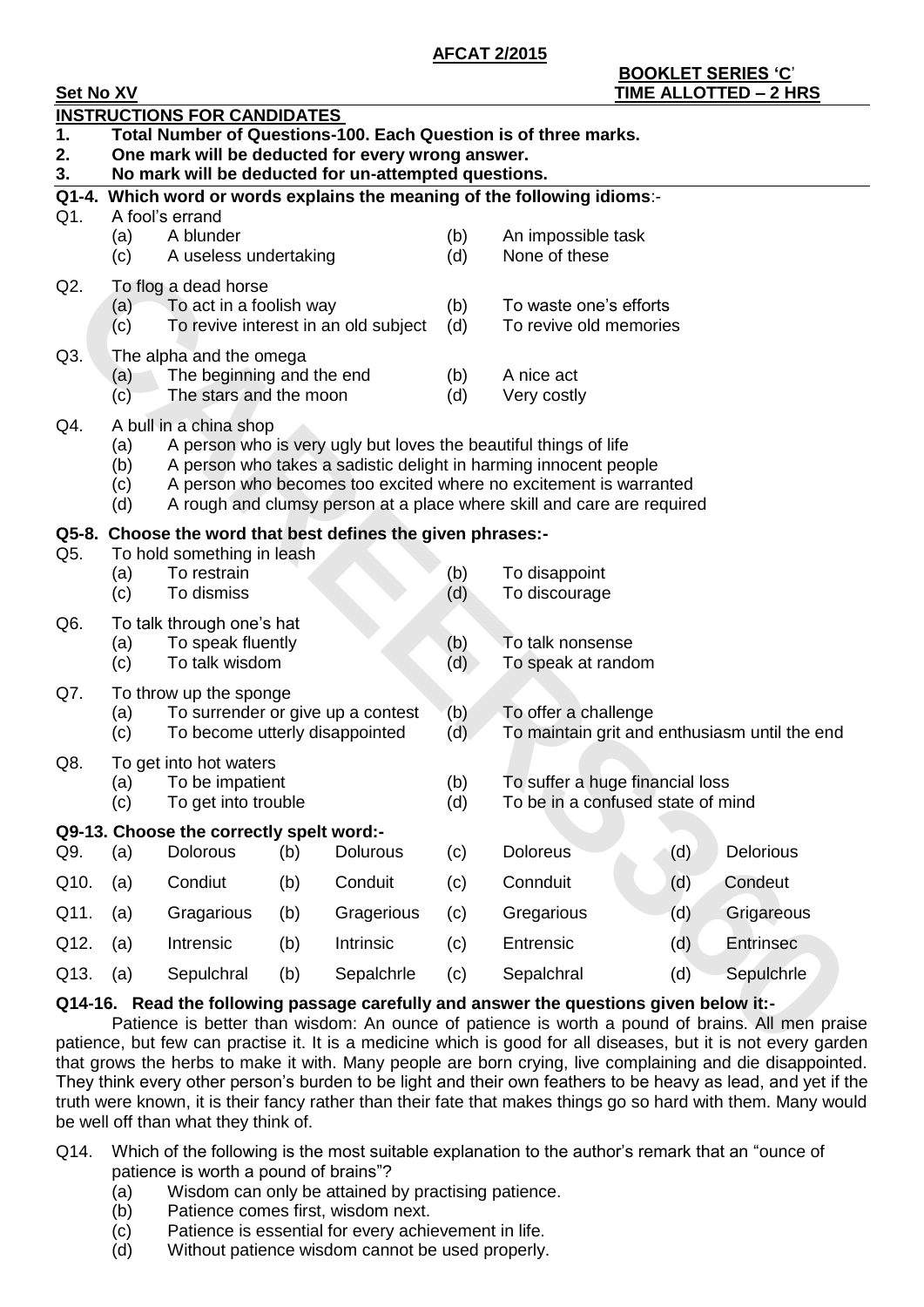- Q15. Which one is the most likely explanation, among the following, of the author's metaphorical statement that "it is not every garden that grows the herbs to make it with"?
	- (a) Patience is a must for solving all our problems in life.
	- (b) Patience is a rare herb that cures all diseases.
	- (c) Patience is virtue of a highest order.
	- (d) It is only a small number of people that are found observing patience in life.
- Q16. The writer's remarks, "They think every person's burden to be light and their own feathers to be as heavy as lead" is very significant. It means
	- (a) They are always worried and dejected.
	- (b) They consider their own problems to be difficult to solve as compared with problems of other people.
	- (c) They feel that they alone face serious problems while others have a nice time.
	- (d) They remain very much worried about their own problem.

## **Q17-20. Choose the word which is nearest in meaning to the given word:-**

|                                                                                                                                                                                                                                                                                                                                                                                                                                                  | $\mathcal{L}$<br>(b)     | They consider their own problems to be difficult to solve as compared with problems of othe<br>people.                                   |     |                 |     |                                                                                 |     |            |  |  |  |
|--------------------------------------------------------------------------------------------------------------------------------------------------------------------------------------------------------------------------------------------------------------------------------------------------------------------------------------------------------------------------------------------------------------------------------------------------|--------------------------|------------------------------------------------------------------------------------------------------------------------------------------|-----|-----------------|-----|---------------------------------------------------------------------------------|-----|------------|--|--|--|
|                                                                                                                                                                                                                                                                                                                                                                                                                                                  | (c)<br>(d)               | They feel that they alone face serious problems while others have a nice time.<br>They remain very much worried about their own problem. |     |                 |     |                                                                                 |     |            |  |  |  |
|                                                                                                                                                                                                                                                                                                                                                                                                                                                  |                          |                                                                                                                                          |     |                 |     | Q17-20. Choose the word which is nearest in meaning to the given word:-         |     |            |  |  |  |
| Q17.                                                                                                                                                                                                                                                                                                                                                                                                                                             | Anathema<br>(a)          | Religious Chant (b)                                                                                                                      |     | Pun             | (c) | <b>Musical Subject</b>                                                          | (d) | Curse      |  |  |  |
| Q18.                                                                                                                                                                                                                                                                                                                                                                                                                                             | <b>Debilitate</b><br>(a) | Weaken                                                                                                                                   | (b) | <b>Attack</b>   | (c) | Surmount                                                                        | (d) | Destroy    |  |  |  |
| Q19.                                                                                                                                                                                                                                                                                                                                                                                                                                             | Penchant<br>(a)          | Liking                                                                                                                                   | (b) | Eagerness       | (c) | <b>Disability</b>                                                               | (d) | Keenness   |  |  |  |
| Q20.                                                                                                                                                                                                                                                                                                                                                                                                                                             | <b>Nebulous</b><br>(a)   | Tiny                                                                                                                                     | (b) | Vague           | (c) | Insignificant                                                                   | (d) | Inadequate |  |  |  |
|                                                                                                                                                                                                                                                                                                                                                                                                                                                  |                          |                                                                                                                                          |     |                 |     | Q21-24. Choose the word which is nearly opposite in meaning to the given word:- |     |            |  |  |  |
| Q21.                                                                                                                                                                                                                                                                                                                                                                                                                                             | Insolent                 |                                                                                                                                          |     |                 |     |                                                                                 |     |            |  |  |  |
|                                                                                                                                                                                                                                                                                                                                                                                                                                                  | (a)                      | Sullen                                                                                                                                   | (b) | Affable         | (c) | Determined                                                                      | (d) | Rich       |  |  |  |
| Q22.                                                                                                                                                                                                                                                                                                                                                                                                                                             | Sceptic<br>(a)           | Cryptic                                                                                                                                  | (b) | <b>Believer</b> | (c) | Support                                                                         | (d) | Eminent    |  |  |  |
| Q23.                                                                                                                                                                                                                                                                                                                                                                                                                                             | Refractory<br>(a)        | Refreshing                                                                                                                               | (b) | Burdensome      | (c) | Privileged                                                                      | (d) | Manageable |  |  |  |
| Q24.                                                                                                                                                                                                                                                                                                                                                                                                                                             | Acrimonious<br>(a)       | Legal                                                                                                                                    | (b) | Severe          | (c) | Cursive                                                                         | (d) | Harmonious |  |  |  |
| Q25-30. Select the most appropriate word from the options against each number:-<br>Life is an (25) series of challenges and opportunities to be seized. You have to plan for exercising the rig<br>career choices and (26) the right opportunities. Planned (27) rather than a hasty decision is (28) as far a<br>your career is concerned. You need to $(29)$ what occupational groups, $(30)$ and type of organizations a<br>suitable for you. |                          |                                                                                                                                          |     |                 |     |                                                                                 |     |            |  |  |  |
| Q25.                                                                                                                                                                                                                                                                                                                                                                                                                                             | (a)                      | enticing                                                                                                                                 | (b) | exciting        | (c) | encharming                                                                      | (d) | enhancing  |  |  |  |
| Q26.                                                                                                                                                                                                                                                                                                                                                                                                                                             | (a)                      | catching                                                                                                                                 | (b) | offsetting      | (c) | grabbing                                                                        | (d) | conceiving |  |  |  |
| Q27.                                                                                                                                                                                                                                                                                                                                                                                                                                             | (a)                      | delay                                                                                                                                    | (b) | hindrance       | (c) | application                                                                     | (d) | execution  |  |  |  |
| Q28.                                                                                                                                                                                                                                                                                                                                                                                                                                             | (a)                      | desirable                                                                                                                                | (b) | deciphered      | (c) | inevitable                                                                      | (d) | acceptable |  |  |  |
| Q29.                                                                                                                                                                                                                                                                                                                                                                                                                                             | (a)                      | check                                                                                                                                    | (b) | classify        | (c) | divide                                                                          | (d) | analyse    |  |  |  |
|                                                                                                                                                                                                                                                                                                                                                                                                                                                  |                          |                                                                                                                                          |     |                 |     |                                                                                 |     |            |  |  |  |

## (a) Legal (b) Severe (c) Cursive (d) Harmonious **Q25-30.Select the most appropriate word from the options against each number:-**

| Q25.    | (a) | enticing                                               | (b) | exciting    | (c) | encharming         | (d) | enhancing      |
|---------|-----|--------------------------------------------------------|-----|-------------|-----|--------------------|-----|----------------|
| Q26.    | (a) | catching                                               | (b) | offsetting  | (c) | grabbing           | (d) | conceiving     |
| Q27.    | (a) | delay                                                  | (b) | hindrance   | (c) | application        | (d) | execution      |
| Q28.    | (a) | desirable                                              | (b) | deciphered  | (c) | inevitable         | (d) | acceptable     |
| Q29.    | (a) | check                                                  | (b) | classify    | (c) | divide             | (d) | analyse        |
| Q30.    | (a) | specifications (b)                                     |     | limitations | (c) | qualifications     | (d) | identification |
| Q31-65. |     | Choose the most appropriate answer:-                   |     |             |     |                    |     |                |
| Q31.    |     | Todar Mal was associated with                          |     |             |     | in Akbar's durbar. |     |                |
|         | (a) | Music                                                  |     |             | (b) | Literature         |     |                |
|         | (c) | Finance                                                |     |             | (d) | Law Reforms        |     |                |
| Q32.    |     | Mahatma Gandhi left South Africa to return to India in |     |             |     |                    |     |                |
|         | (a) | 1911                                                   | (b) | 1915        | (c) | 1917               | (d) | 1919           |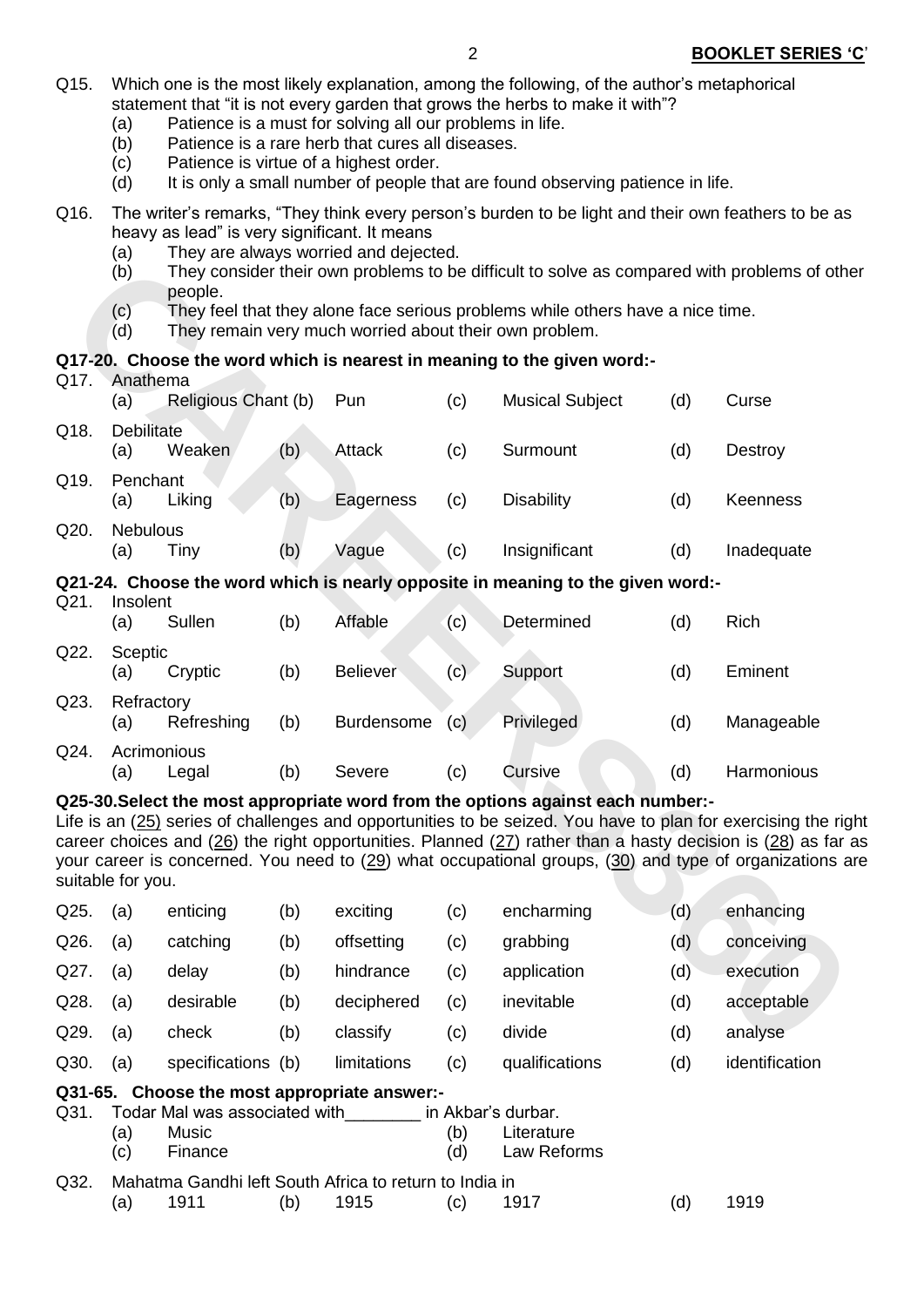| Q33. | Who was the Viceroy when the Simon Commission visited India?<br><b>Lord Chelmsford</b><br>(a)<br>(c)<br>Lord Irwin                                                                       | (b)<br>Lord Reading<br>(d)<br>Lord Wellington                                                                                                                           |  |  |  |  |  |  |  |  |
|------|------------------------------------------------------------------------------------------------------------------------------------------------------------------------------------------|-------------------------------------------------------------------------------------------------------------------------------------------------------------------------|--|--|--|--|--|--|--|--|
| Q34. | Think-tank of Government of India that replaced Planning Commission on 01 January 2015 is<br><b>NITI Dharma</b><br>NITI Vakya<br>(a)<br>(b)<br>(c)<br>NITI Vajpayee<br>(d)<br>NITI Aayog |                                                                                                                                                                         |  |  |  |  |  |  |  |  |
| Q35. | <b>Rail Tech</b><br>(a)<br>(c)<br>Kayakalp                                                                                                                                               | What is the name of 'Innovative Council' proposed in the Rail Budget 2015 to promote innovation?<br>Sankalp<br>(b)<br>Navachar<br>(d)                                   |  |  |  |  |  |  |  |  |
| Q36. | Animals active at night are called<br>Diurnal<br>(b)<br>Nocturnal<br>(a)                                                                                                                 | Parasites<br>Nacto-diurnal<br>(d)<br>(c)                                                                                                                                |  |  |  |  |  |  |  |  |
| Q37. | Which city will host the 2022 Common Wealth Games?<br>Gold Coast, Australia<br>(a)<br>Lusaka, Zambia<br>(c)                                                                              | Durban, South Africa<br>(b)<br>(d)<br>Nairobi, Kenya                                                                                                                    |  |  |  |  |  |  |  |  |
| Q38. | Serena Williams defeated<br>Venus Williams (b) Sania Mirza<br>(a)                                                                                                                        | to win the women's singles title of Australian Open 2015.<br>(c)<br>Maria Sharapova<br>(d)<br>Ana Ivanovic                                                              |  |  |  |  |  |  |  |  |
| Q39. | Lines joining places of equal temperature are called<br><b>Isotherms</b><br>(a)<br>(c)<br><b>Isomers</b>                                                                                 | Isohyets<br>(b)<br>(d)<br><b>Isobars</b>                                                                                                                                |  |  |  |  |  |  |  |  |
| Q40. | phenomenon of radiation?<br>Scattering<br>(a)<br>Interference<br>(c)                                                                                                                     | Sir C.V. Raman was awarded Noble Prize for his work connected with which of the following<br><b>Diffraction</b><br>(b)<br>Polarization<br>(d)                           |  |  |  |  |  |  |  |  |
| Q41. | Natural radioactivity was discovered by<br><b>Marie Curie</b><br>(a)<br>(c)<br>Henry Bacquerel                                                                                           | <b>Earnest Rutherford</b><br>(b)<br>(d)<br>Enrico Fermi                                                                                                                 |  |  |  |  |  |  |  |  |
| Q42. | Recently tested Agni-V missile is capable of carrying nuclear payload of<br>1000 Kg<br>(a)<br>2000 Kg<br>(c)                                                                             | 1500 Kg<br>(b)<br>(d)<br>2500 Kg                                                                                                                                        |  |  |  |  |  |  |  |  |
| Q43. | How many days moon takes to revolve around the earth?<br>$26\frac{1}{3}$<br>$27\frac{1}{3}$<br>(b)<br>(a)                                                                                | $28\frac{2}{3}$<br>29 $\frac{1}{2}$<br>(c)<br>(d)                                                                                                                       |  |  |  |  |  |  |  |  |
| Q44. | In which atmospheric layer are the communication satellites located?<br>Stratosphere<br>(a)<br>(c)<br>Troposphere                                                                        | (b)<br>lonosphere<br>(d)<br>Mesosphere                                                                                                                                  |  |  |  |  |  |  |  |  |
| Q45. | autobiography by the name of<br>Lucknow Boy: A Memoir<br>(a)<br><b>Accidental Prime Minister</b><br>(c)                                                                                  | Vinod Mehta an eminent Indian journalist and founder editor-in-chief of 'Outlook' published his<br>(b)<br>One Life is Not Enough<br>The Substance and the Shadow<br>(d) |  |  |  |  |  |  |  |  |
| Q46. | The book, 'Born Again on the Mountain' is authored by<br>Pooja Rani<br>(a)<br>Bachendri Pal<br>(c)                                                                                       | Arunima Sinha<br>(b)<br>(d)<br>Urbashi Lal                                                                                                                              |  |  |  |  |  |  |  |  |
| Q47. | Sri Lanka<br>(b)<br><b>Bahrain</b><br>(a)                                                                                                                                                | Which of the following Asian countries celebrates its Independence Day on 4 <sup>th</sup> February?<br>Cambodia<br>(c)<br>(d)<br>Bangladesh                             |  |  |  |  |  |  |  |  |
| Q48. | Who has been awarded the Dada Saheb Phalke Award for the year 2014?<br>Pran<br>(a)<br>(c)<br>Dilip Kumar                                                                                 | Shashi Kapoor<br>(b)<br>Amitabh Bachchan<br>(d)                                                                                                                         |  |  |  |  |  |  |  |  |
| Q49. | The Russian name of INS Vikramaditya is<br><b>Admiral Groshkov</b><br>(a)<br><b>Admiral Nakhimov</b><br>(c)                                                                              | <b>Admiral Gorbachev</b><br>(b)<br><b>Admiral Petr Bezobrazov</b><br>(d)                                                                                                |  |  |  |  |  |  |  |  |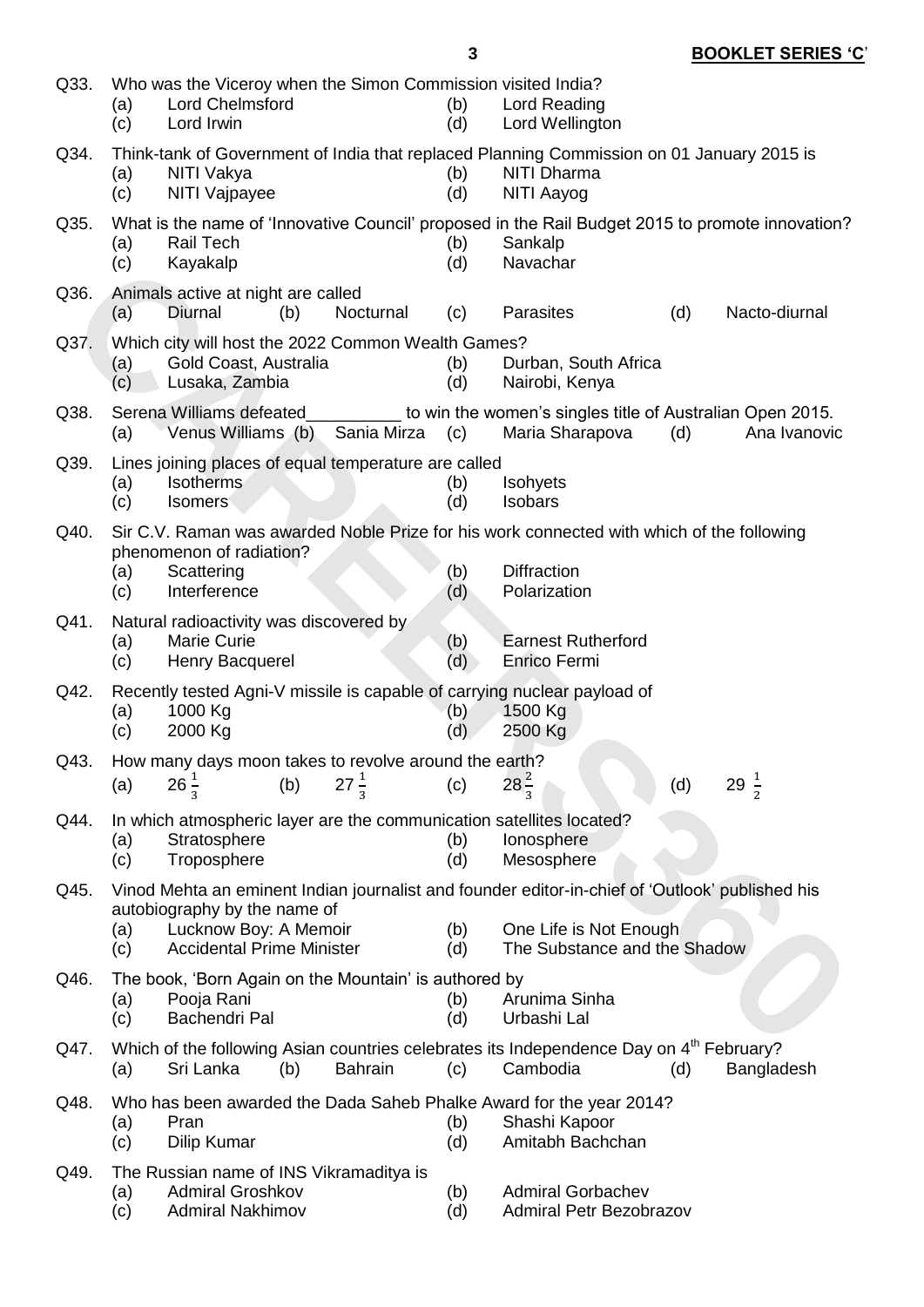| Q50. | (a)<br>(c)          | The present chairman of ISRO is<br><b>MYS Prasad</b><br><b>AS Kiran Kumar</b> |     |                                                                          | (b)<br>(d)                                     | <b>Shailesh Nayak</b><br>K Radhakrishnan                                                                                     |     |                                                                                                                                                                                                                  |
|------|---------------------|-------------------------------------------------------------------------------|-----|--------------------------------------------------------------------------|------------------------------------------------|------------------------------------------------------------------------------------------------------------------------------|-----|------------------------------------------------------------------------------------------------------------------------------------------------------------------------------------------------------------------|
| Q51. | (a)<br>(c)          | In the Lonely Hour<br><b>Beyonce</b>                                          |     |                                                                          | (b)<br>(d)                                     | Indian-American music composer, Ricky Kej has won the Grammy Award for the album<br><b>Morning Phase</b><br>Winds of Samsara |     |                                                                                                                                                                                                                  |
| Q52. |                     |                                                                               |     |                                                                          |                                                |                                                                                                                              |     | A train covers a distance of 12 km in 10 min. If it takes 6 sec to pass a telegraph post, the length of                                                                                                          |
|      | the train is<br>(a) | 90 m                                                                          | (b) | 100 m                                                                    | (c)                                            | 120 m                                                                                                                        | (d) | 140 m                                                                                                                                                                                                            |
| Q53. |                     |                                                                               |     | reduces by 100g. Find the weight of the boy who left the class.          |                                                |                                                                                                                              |     | The average weight of 50 boys in a class is 45 Kg. When one boy leaves the class, the average                                                                                                                    |
|      | (a)                 | 50 Kg                                                                         | (b) | 50.8 Kg                                                                  | (c)                                            | 49 Kg                                                                                                                        | (d) | 49.9 Kg                                                                                                                                                                                                          |
| Q54. |                     | 8 sec                                                                         | (b) | at 8 km/ h in the same direction in which the train is going?<br>8.5 sec | (c)                                            | 9 sec                                                                                                                        | (d) | A train 150 m long is running with a speed of 68 km/h. In what time will it pass a man who is running<br>9.5 sec                                                                                                 |
| Q55. | (a)                 |                                                                               |     |                                                                          |                                                |                                                                                                                              |     | The price of an item is decreased by 25%. What percent increase must be done in new price to get                                                                                                                 |
|      |                     | the original price?                                                           |     |                                                                          |                                                |                                                                                                                              |     |                                                                                                                                                                                                                  |
|      | (a)                 |                                                                               |     |                                                                          |                                                | $33\frac{1}{2}\%$ (b) $43\frac{3}{4}\%$ (c) $55\frac{2}{3}\%$ (d) $65\frac{1}{4}\%$                                          |     |                                                                                                                                                                                                                  |
| Q56. | (a)                 | <b>Rs 4000</b>                                                                | (b) | <b>Rs 4950</b>                                                           | (c)                                            | higher rate of interest, it would have fetched Rs 600 more. The sum is<br><b>Rs 5000</b>                                     | (d) | A sum was invested for 3 years at simple interest at a certain rate. Had it been invested at 4%<br>Rs 5150                                                                                                       |
| Q57. |                     |                                                                               |     |                                                                          |                                                | A's salary is 50% more than B's. How much percent is B's salary less than A's?                                               |     |                                                                                                                                                                                                                  |
|      | (a)                 |                                                                               |     |                                                                          |                                                | 63 $\frac{1}{4}$ % (b) 43 $\frac{1}{4}$ % (c) 53 $\frac{1}{3}$ % (d) 33 $\frac{1}{3}$ %                                      |     |                                                                                                                                                                                                                  |
| Q58. |                     |                                                                               |     |                                                                          |                                                |                                                                                                                              |     | A man lent a sum of money at the rate of simple interest of 4%. If the interest for 8 years is Rs 340                                                                                                            |
|      | (a)                 | less than the principal, the principal is<br><b>Rs 500</b>                    | (b) | <b>Rs 520</b>                                                            | $\left( \begin{matrix} 1 \end{matrix} \right)$ | <b>Rs 540</b>                                                                                                                | (d) | <b>Rs 560</b>                                                                                                                                                                                                    |
| Q59. |                     |                                                                               |     | the work in 40 days, then together all will finish the work in           |                                                |                                                                                                                              |     | A does $\frac{1}{2}$ as much work as B and C does $\frac{1}{2}$ as much work as A and B together. If C alone can finish                                                                                          |
|      | (a)                 |                                                                               |     | 30 days (b) $13\frac{1}{3}$ days (c) 15 days                             |                                                |                                                                                                                              | (d) | 20 days                                                                                                                                                                                                          |
| Q60. |                     |                                                                               |     |                                                                          |                                                |                                                                                                                              |     | In a mixture of 35 litres, the ratio of milk and water is 4:1. If 7 litres of water is added to the mixture,                                                                                                     |
|      | (a)                 | 2:1                                                                           | (b) | the ratio of milk and water of the new mixture will be<br>1:2            | (c)                                            | 4:5                                                                                                                          | (d) | 5:4                                                                                                                                                                                                              |
| Q61. |                     |                                                                               |     |                                                                          |                                                |                                                                                                                              |     | Anmol sold two items for Rs 1000 each. On one, he gained 10% and on other, he lost 10%. How                                                                                                                      |
|      |                     |                                                                               |     | much did he gain or lose in the whole transaction?                       |                                                |                                                                                                                              |     |                                                                                                                                                                                                                  |
|      | (a)                 | profit, 0.95% (b)                                                             |     | loss, 1%                                                                 | (c)                                            | profit, 10%                                                                                                                  | (d) | loss, 10%                                                                                                                                                                                                        |
| Q62. |                     | days can both do it together?                                                 |     |                                                                          |                                                |                                                                                                                              |     | A can do $\frac{1}{2}$ of a piece of work in 8 days while B can do $\frac{1}{2}$ of the same work in 8 days. In how many                                                                                         |
|      | (a)                 | 9.6 days                                                                      | (b) | $10.5$ days                                                              | (c)                                            | $11.2$ days                                                                                                                  | (d) | 16 days                                                                                                                                                                                                          |
| Q63. | (a)                 | 9 km                                                                          | (b) | 10 km                                                                    | (c)                                            | 11 km                                                                                                                        | (d) | A boat travels upstream from B to A and downstream from A to B in 3 hours. If the speed of the boat<br>in still water is 9 Km/h and the speed of the current is 3 Km/h, the distance between A and B is<br>12 km |
| Q64. |                     |                                                                               |     |                                                                          |                                                | If the selling price is doubled, the profit triples. The profit percent is                                                   |     |                                                                                                                                                                                                                  |
|      | (a)                 | $66\frac{1}{3}$ %                                                             | (b) | 150%                                                                     | (c)                                            | 100%                                                                                                                         | (d) | 90%                                                                                                                                                                                                              |
| Q65. | journey is          |                                                                               |     |                                                                          |                                                |                                                                                                                              |     | A steamer moves with a speed of 4.5 km/h in still water to a certain upstream point and comes back<br>to the starting point in a river which flows at 1.5 km/h. The average speed of steamer for the total       |
|      | (a)                 | 12 km/h                                                                       | (b) | 9 km/h                                                                   | (c)                                            | 6 km/h                                                                                                                       | (d) | 4 km/h                                                                                                                                                                                                           |

**4 BOOKLET SERIES 'C**'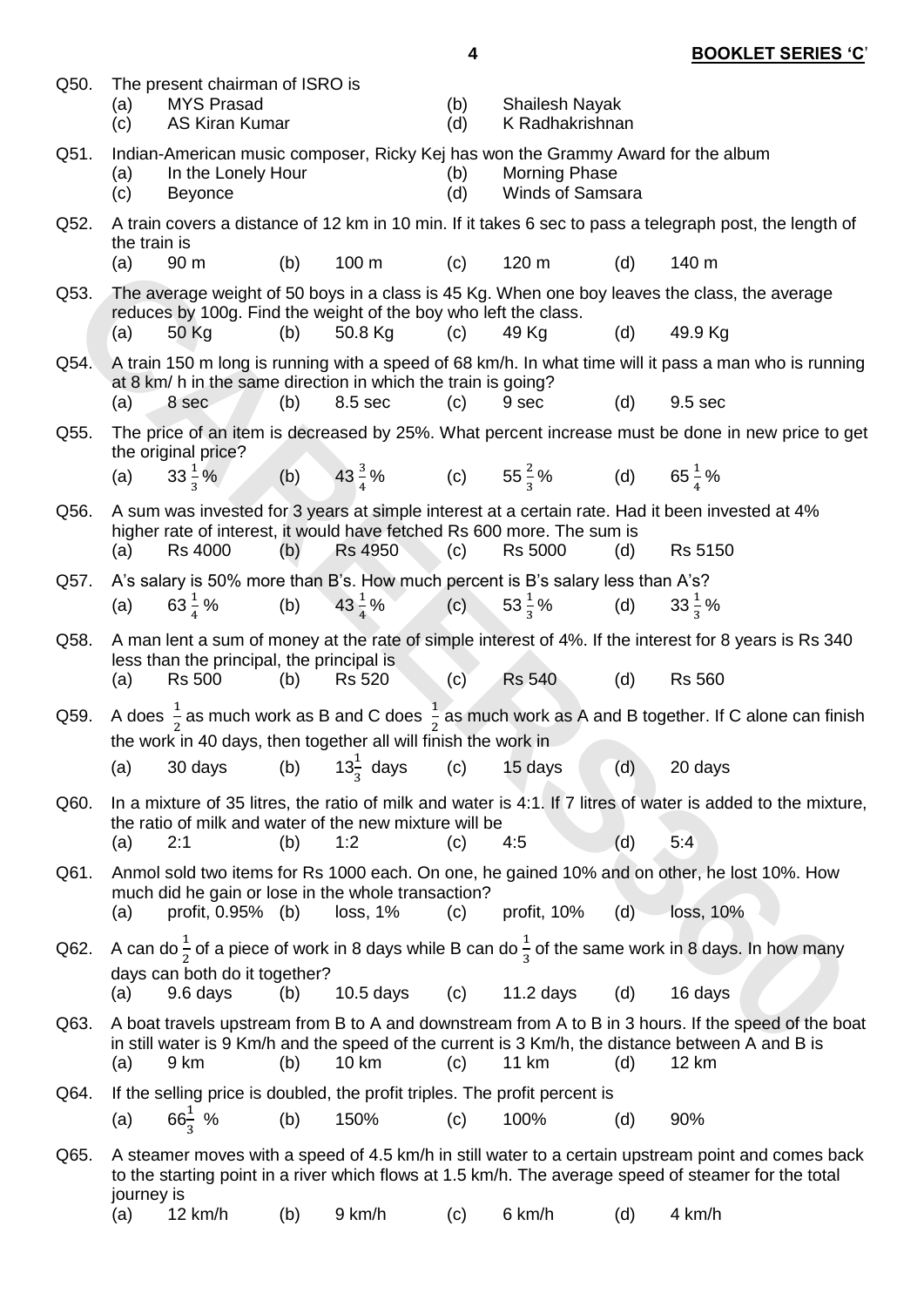**Q66-70 In each of the following questions find out the alternative which will replace the question mark.**

| Q66. | (a)<br>(c) | Zenith: Nadir: $?$ :?<br>Indigent: Poverty<br>Success: Peak                   | (b)<br>(d) | Zeal: Eagerness<br>Genuine: Phony               |
|------|------------|-------------------------------------------------------------------------------|------------|-------------------------------------------------|
| Q67. | (a)<br>(c) | Graceful: Clumsy: : ?:?<br>Horror: Sympathy<br>Recapitulate: Synopsis         | (b)<br>(d) | Laugh: Cry<br>Encumber: Burden                  |
| Q68. | (a)<br>(c) | Blizzard : Freeze :: $2:2$<br>Insult: Humiliation<br><b>Caution: Careless</b> | (b)<br>(d) | Bad: Immoral<br>Jealousy: Respect               |
| Q69. | (a)<br>(c) | Capriciousness: Reliability: ?:?<br>Heated: Boiling<br>Arbitrary: Whimsical   | (b)<br>(d) | Tenacious: Practicality<br>Unreliable : Inhuman |
| Q70. | (a)<br>(c) | Pedagogy: Teaching: ?:?<br>Telepathy : Emotions<br>Mycology: Fossils          | (b)<br>(d) | Radiology: Sound<br>Entomology: Insects         |

**Q71-75. In each of the following questions, four words have been given out of which three are alike in some manner, while the fourth one is different. Choose the word which is different from the rest.** 

| Q71. | (a)        | <b>Brass</b>                                    | (b) | <b>Bronze</b> | (c)        | Silver                             | (d) | <b>Steel</b> |
|------|------------|-------------------------------------------------|-----|---------------|------------|------------------------------------|-----|--------------|
| Q72. | (a)        | Documentary (b)                                 |     | Puppet        | (c)        | Commentary                         | (d) | Feature      |
| Q73. | (a)        | Deccan                                          | (b) | <b>Kaas</b>   | (c)        | Chhota Nagpur                      | (d) | Nanda Devi   |
| Q74. | (a)        | Niagara                                         | (b) | Alamere       | (c)        | Kempty                             | (d) | Andes        |
| Q75. | (a)<br>(c) | <b>Small Betrayals</b><br>Shooting from the Hip |     |               | (b)<br>(d) | We Indians<br><b>Surviving Men</b> |     |              |

**Q76-80. Each of the following questions consists of five figures marked 1,2,3,4 and 5 called the Problem Figures followed by four other figures marked (a), (b), (c) and (d) called the Answer Figures. Select a figure from amongst the Answer Figures which will continue the same series as established by the five Problem Figures.** 



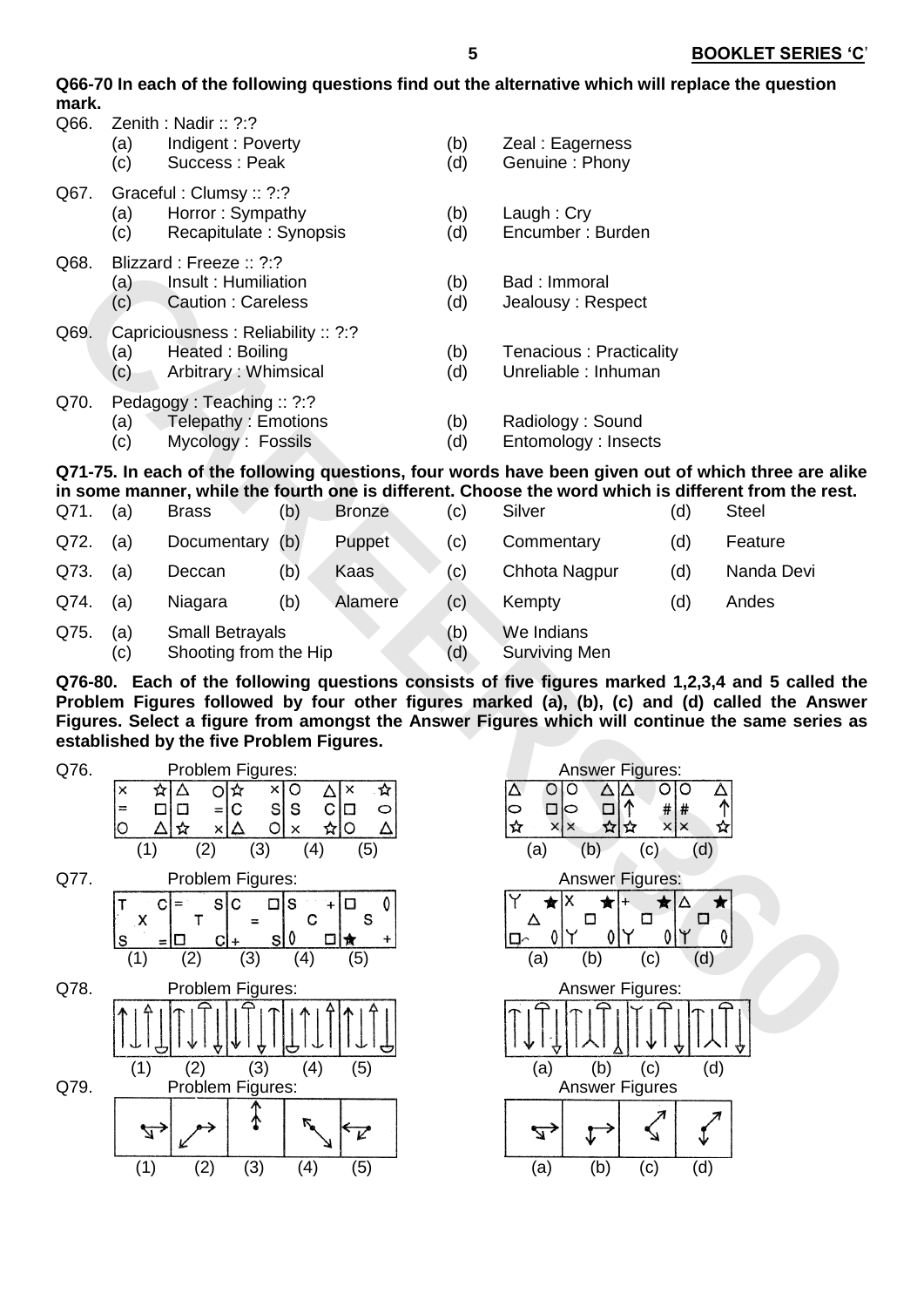

**Q 81-85. Each of these questions given below contains three elements. These elements may or may not have some inter-linkage. Each group of elements may fit into one of these diagrams at (a), (b), (c) or (d). You have to indicate the group of elements which correctly fits into the diagrams**.

Q81. Which of the following diagrams indicates the best relation between Females, Doctors, and Patients?



Q82. Which of the following diagrams indicates the best relation between Doctors, Teachers and Engineers?



Q83. Which of the following diagrams indicates the best relation between Steel, Wood, and Building Material?



Q84. Which of the following diagrams indicates the best relation between Males, Fathers and Human Being?



Q85. Which of the following diagrams indicates the best relation between Detectives, Spies and Men with Beards?

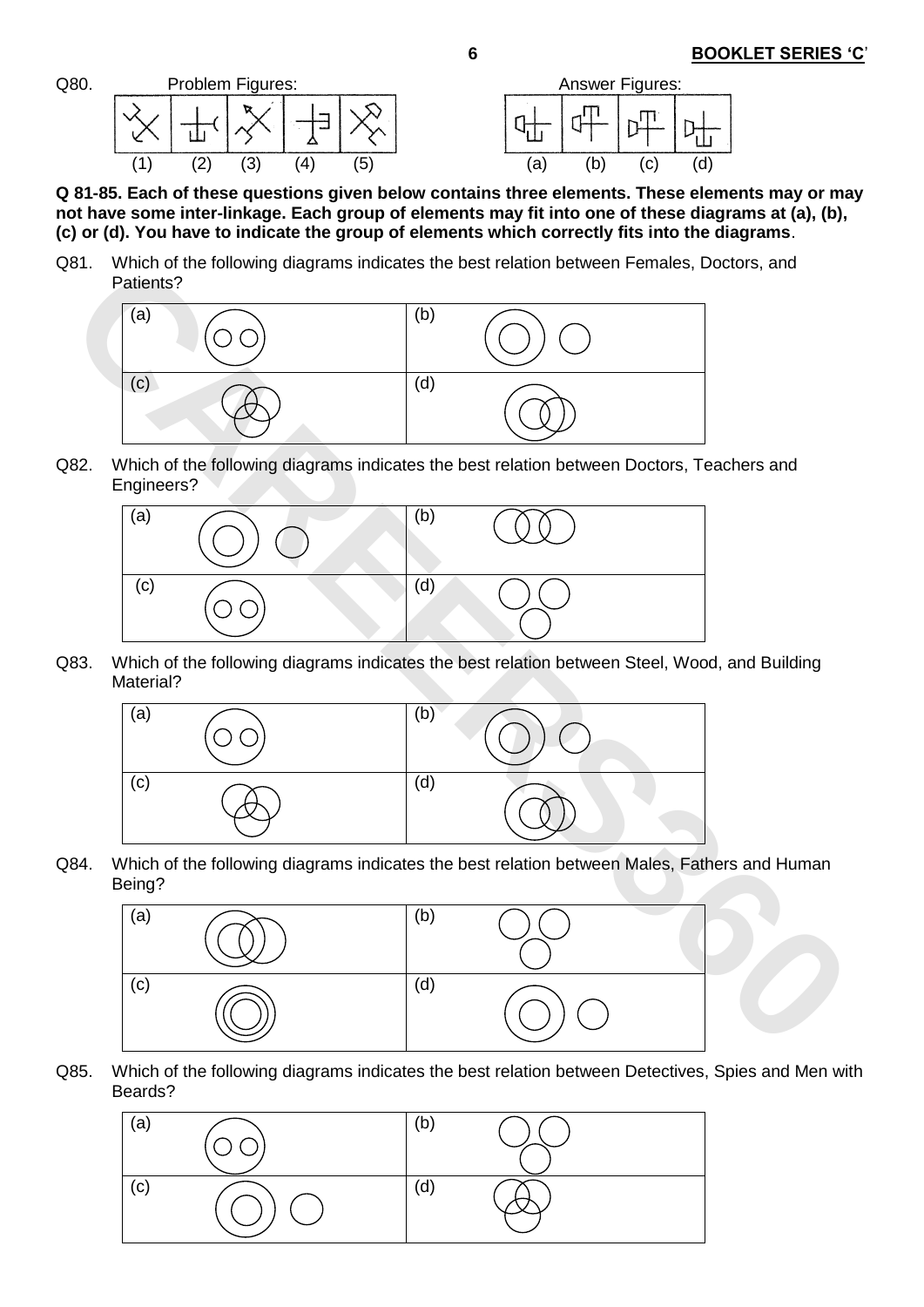**Q86-90. In each problem, out of the four figures marked (a) (b) (c) and (d), three are similar in a certain manner. However, one figure is not like the other three. Choose the figure which is different from the rest.**





(a) (b) (c) (d)

**Q91-95. Each of the following questions consists of two sets of figures. Figures 1, 2, 3 and 4 constitute the Problem Set while figures (a), (b), (c) and (d) constitute the Answer Set. There is a definite relationship between figures (1) and (2). Establish a similar relationship between figures (3) and (4) by selecting a suitable figure from the Answer Set that would replace the question mark (?) in fig.(4).**